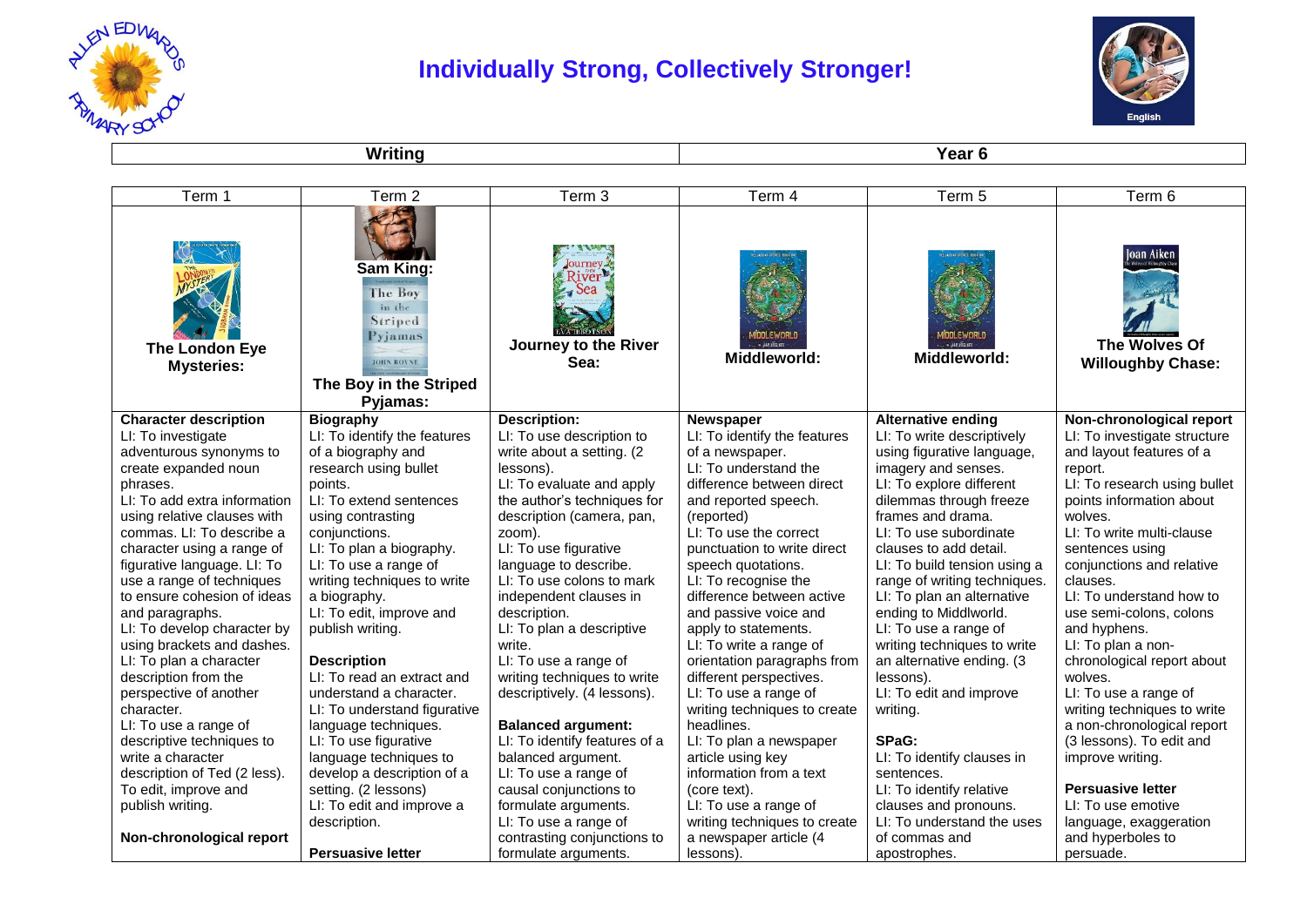



| $\sim$<br>LI: To identify the features<br>of a non-chronological<br>report.<br>LI: To understand how to<br>use bullet points for making<br>notes about the weather.<br>LI: To use formal language,<br>including formal sentence<br>openers, to write about the<br>weather.<br>LI: To develop a glossary<br>using technical vocabulary.<br>LI: To plan a non-<br>chronological report about<br>the weather.<br>LI: To use a range of<br>writing and layout<br>techniques to write a non-<br>chronological report (3<br>lessons). To edit and<br>improve writing.<br>Alternative ending<br>LI: To use talk for writing to<br>rehearse a story.<br>LI: To use a range of<br>cohesive devices to make<br>links between parts of<br>narrative.<br>LI: To integrate dialogue<br>into character action about<br>an event.<br>LI: To use causal<br>conjunctions to explain<br>character feeling.<br>LI: To use contrasting<br>conjunctions to write<br>subordinate clauses.<br>LI: To plan an alternative<br>ending to a story.<br>LI: To use a range of<br>writing techniques to<br>develop an alternative | LI: To identify the features<br>of a persuasive letter.<br>LI: To make appropriate<br>choices of formal and<br>informal vocabulary.<br>LI: To use the subjunctive<br>form to hypothesise.<br>LI: To use PEE to write a<br>persuasive argument.<br>LI: To persuade using<br>emotion, rhetorical<br>questions and repetition.<br>LI: To plan a persuasive<br>letter.<br>LI: To use a range of<br>persuasive techniques to<br>write a letter (3 lessons).<br>To edit, improve and<br>publish a persuasive letter.<br>War poetry<br>LI: To identify features of<br>war poetry.<br>LI: To explore pace and<br>rhyme in war poetry.<br>LI: To use language to<br>create imagery.<br>LI: To develop<br>understanding of technical<br>vocabulary and<br>colloquialisms.<br>LI: To plan a war poem.<br>LI: To use a range of<br>writing techniques to write<br>a poem (2 lessons). To<br>edit, improve and perform a<br>poem. | LI: To develop an argument<br>using PEE.<br>LI: To research key factual<br>information and make<br>notes.<br>LI: To plan a balanced<br>argument about<br>deforestation. (2 lessons).<br>LI: To use a range of<br>writing techniques to write<br>a balanced argument. (4<br>lessons). | LI: To edit, improve and<br>publish a newspaper<br>article.<br>Non-chronological report<br>LI: To identify features of a<br>non-chronological report.<br>LI: To use bullet points and<br>subheadings to organise<br>research on the Mayan<br>culture.<br>LI: To use technical<br>vocabulary to write formally<br>and factually.<br>LI: To use contrasting and<br>causal conjunctions to join<br>sentence ideas.<br>LI: To use a semi colon and<br>colon to join clauses.<br>LI: To plan a non-<br>chronological report using<br>factual research.<br>LI: To use a range of<br>writing techniques to write<br>a non-chronological report<br>about the Mayans (4<br>lessons). | LI: To understand how<br>commas can change the<br>meaning of sentences.<br>LI: To identify different<br>word classes in a sentence.<br>LI: To identify synonyms<br>and antonyms for words.<br>LI: To understand the use<br>of prefixes and suffixes.<br>LI: To understand the<br>different forms of verbs.<br>LI: To identify grammatical<br>errors, use standard<br>English and recognise<br>formality.<br>LI: To understand the use<br>of the subjunctive form.<br>LI: To understand and<br>apply correct punctuation<br>for parenthesis.<br>LI: To understand the use<br>of a hyphen.<br>LI: To identify the subject,<br>verb and object in a<br>sentence.<br>LI: To understand active<br>and passive voice.<br>LI: To identify the use of<br>singular and plural.<br>LI: To use tenses<br>consistently and correctly.<br>LI: To explore root words.<br>LI: To identify possessive<br>pronouns.<br>LI: To investigate<br>punctuation in sentences. | LI: To add interest by<br>varying sentence openers,<br>including logical<br>conjunctions.<br>LI: To use modal verbs and<br>adverbs to show possibility.<br>LI: To use dashes and<br>brackets to add<br>information.<br>LI: To develop counter<br>arguments using<br>contrasting conjunctions.<br>LI: To plan a persuasive<br>letter.<br>LI: To use a range of<br>persuasive writing<br>techniques to write a letter.<br>(3 lessons). To edit and<br>improve writing.<br>Diary entry<br>LI: To develop emotive<br>language to communicate<br>feelings.<br>LI: To use a variety of<br>sentence openers,<br>including time adverbials.<br>LI: To develop speech to<br>show differences in<br>formality.<br>LI: To write descriptively<br>about a setting using<br>expanded noun phrases<br>and figurative language.<br>LI: To plan events to write a<br>diary entry using a text.<br>LI: To use a range of<br>writing techniques to write<br>a diary entry (3 lessons).<br>To edit and improve writing<br>and perform aloud.<br><b>Alternative chapter</b> |
|-----------------------------------------------------------------------------------------------------------------------------------------------------------------------------------------------------------------------------------------------------------------------------------------------------------------------------------------------------------------------------------------------------------------------------------------------------------------------------------------------------------------------------------------------------------------------------------------------------------------------------------------------------------------------------------------------------------------------------------------------------------------------------------------------------------------------------------------------------------------------------------------------------------------------------------------------------------------------------------------------------------------------------------------------------------------------------------------------------|----------------------------------------------------------------------------------------------------------------------------------------------------------------------------------------------------------------------------------------------------------------------------------------------------------------------------------------------------------------------------------------------------------------------------------------------------------------------------------------------------------------------------------------------------------------------------------------------------------------------------------------------------------------------------------------------------------------------------------------------------------------------------------------------------------------------------------------------------------------------------------------------------------------------|--------------------------------------------------------------------------------------------------------------------------------------------------------------------------------------------------------------------------------------------------------------------------------------|-----------------------------------------------------------------------------------------------------------------------------------------------------------------------------------------------------------------------------------------------------------------------------------------------------------------------------------------------------------------------------------------------------------------------------------------------------------------------------------------------------------------------------------------------------------------------------------------------------------------------------------------------------------------------------|-------------------------------------------------------------------------------------------------------------------------------------------------------------------------------------------------------------------------------------------------------------------------------------------------------------------------------------------------------------------------------------------------------------------------------------------------------------------------------------------------------------------------------------------------------------------------------------------------------------------------------------------------------------------------------------------------------------------------------------------------------------------------------------------------------------------------------------------------------------------------------------------------------------------------------------------------------|---------------------------------------------------------------------------------------------------------------------------------------------------------------------------------------------------------------------------------------------------------------------------------------------------------------------------------------------------------------------------------------------------------------------------------------------------------------------------------------------------------------------------------------------------------------------------------------------------------------------------------------------------------------------------------------------------------------------------------------------------------------------------------------------------------------------------------------------------------------------------------------------------------------------------------------------------------------------------------------------------------------------------------------------------------|
| ending (3 lessons). To edit<br>and improve writing.                                                                                                                                                                                                                                                                                                                                                                                                                                                                                                                                                                                                                                                                                                                                                                                                                                                                                                                                                                                                                                                 |                                                                                                                                                                                                                                                                                                                                                                                                                                                                                                                                                                                                                                                                                                                                                                                                                                                                                                                      |                                                                                                                                                                                                                                                                                      |                                                                                                                                                                                                                                                                                                                                                                                                                                                                                                                                                                                                                                                                             |                                                                                                                                                                                                                                                                                                                                                                                                                                                                                                                                                                                                                                                                                                                                                                                                                                                                                                                                                       | LI: To develop character<br>and setting by writing<br>descriptively.                                                                                                                                                                                                                                                                                                                                                                                                                                                                                                                                                                                                                                                                                                                                                                                                                                                                                                                                                                                    |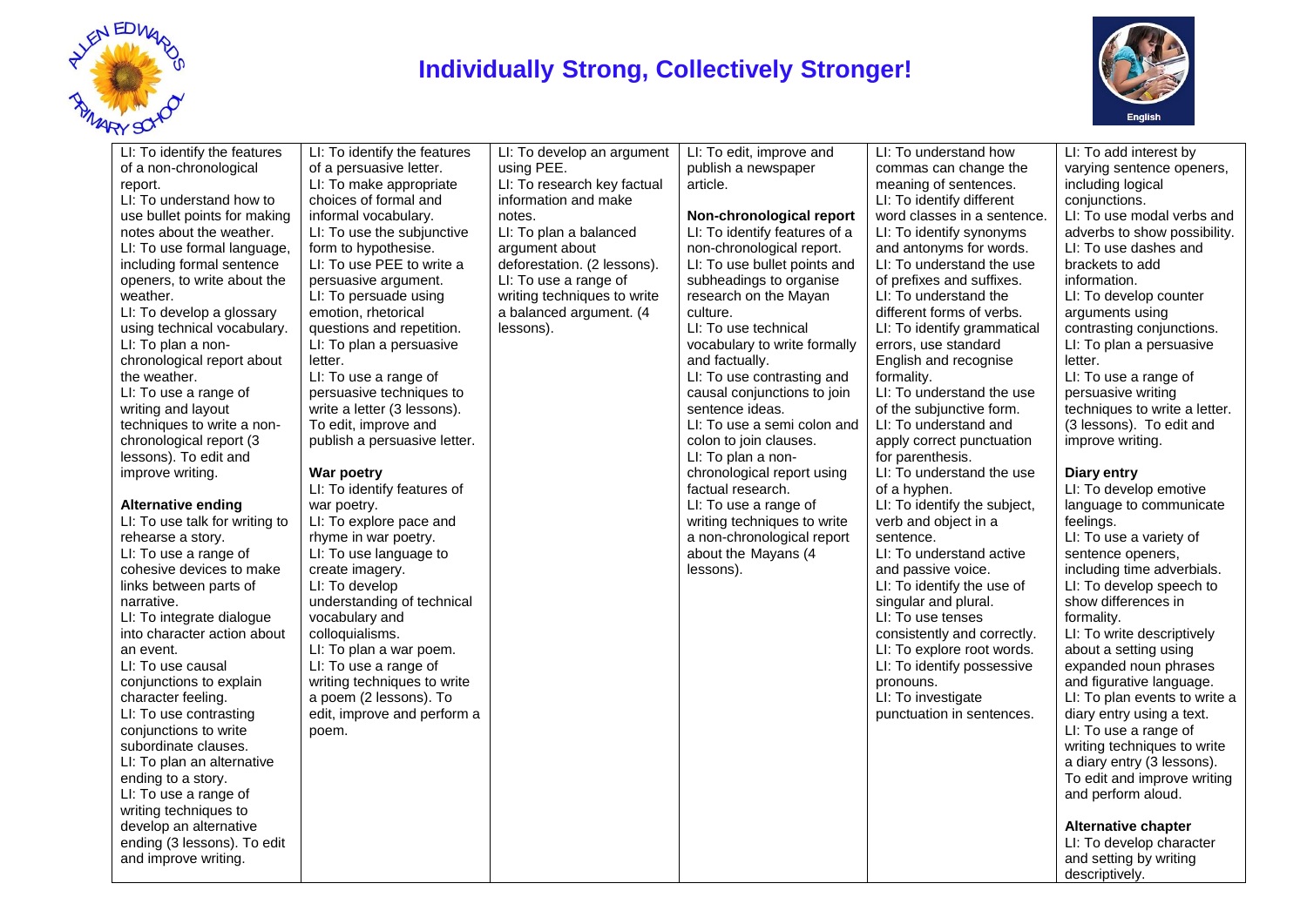



|  |  |  | LI: To use a variety of      |
|--|--|--|------------------------------|
|  |  |  | techniques to build tension. |
|  |  |  | LI: To insert dialogue to    |
|  |  |  | show action and advance      |
|  |  |  | the story.                   |
|  |  |  | LI: To role play possible    |
|  |  |  | chapter ideas.               |
|  |  |  | LI: To extend sentences      |
|  |  |  |                              |
|  |  |  | using a variety of           |
|  |  |  | conjunctions.                |
|  |  |  | LI: To plan an alternative   |
|  |  |  | chapter.                     |
|  |  |  | LI: To use a range of        |
|  |  |  | writing techniques to write  |
|  |  |  | an alternative chapter (3    |
|  |  |  | lessons). To edit and        |
|  |  |  | improve writing.             |
|  |  |  |                              |
|  |  |  | Newspaper article            |
|  |  |  | LI: To recognise the         |
|  |  |  | difference between active    |
|  |  |  | and passive voice.           |
|  |  |  | LI: To indicate possibility  |
|  |  |  | with adverbs and modal       |
|  |  |  | verbs.                       |
|  |  |  | LI: To use commas to show    |
|  |  |  | relative clauses and add     |
|  |  |  |                              |
|  |  |  | information.                 |
|  |  |  | LI: To show different        |
|  |  |  | perspectives through direct  |
|  |  |  | and reported speech.         |
|  |  |  | LI: To plan a newspaper      |
|  |  |  | article.                     |
|  |  |  | LI: To use a range of        |
|  |  |  | writing techniques to write  |
|  |  |  | a newspaper (3 lessons).     |
|  |  |  | To edit and improve writing  |
|  |  |  | and perform aloud            |
|  |  |  |                              |
|  |  |  | <b>Play-script</b>           |
|  |  |  | LI: To identify the features |
|  |  |  | of a play-script.            |
|  |  |  | LI: To understand the        |
|  |  |  | layout of a play-script and  |
|  |  |  |                              |
|  |  |  | how to use a colon.          |